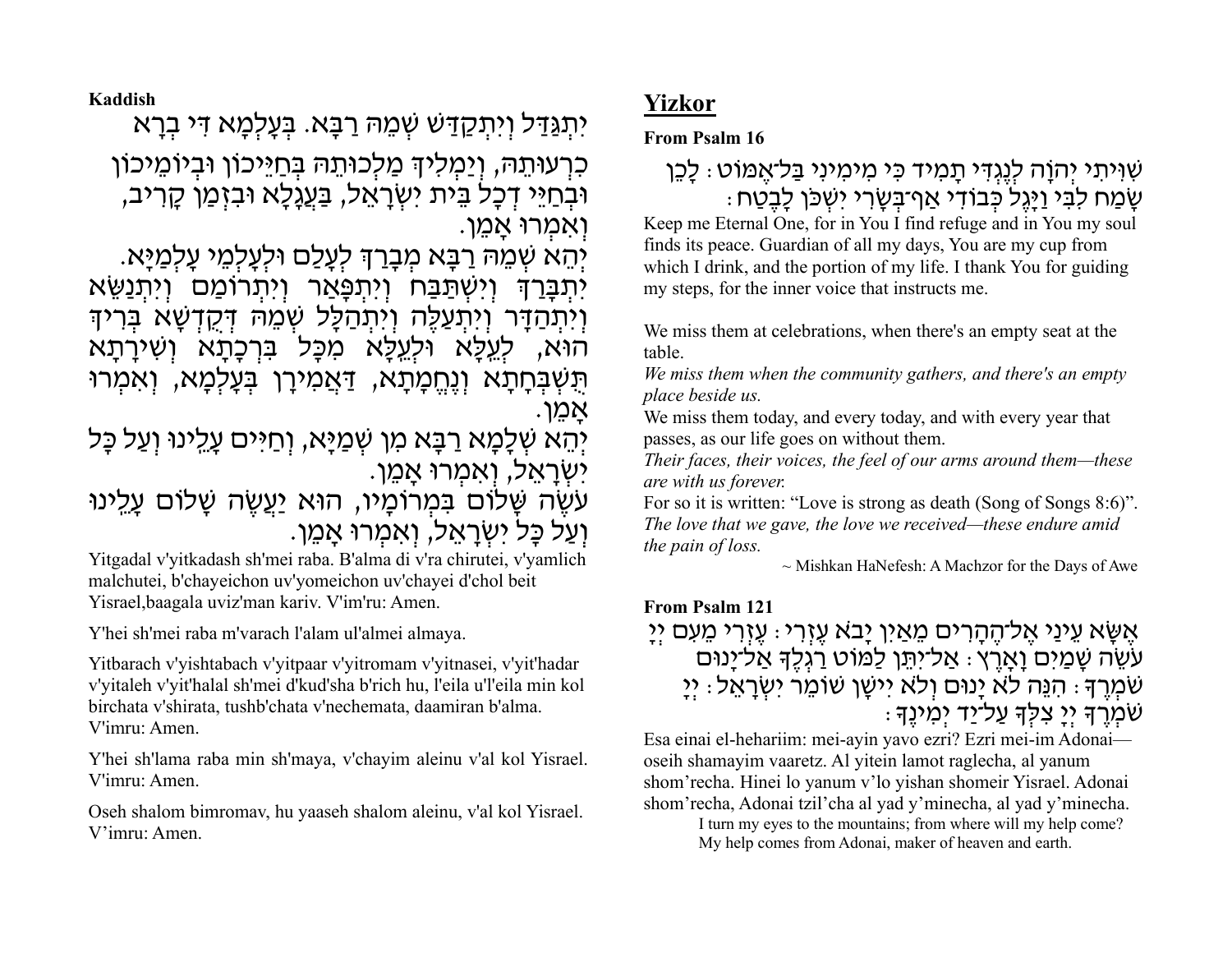#### **A Covid Kaddish**

This is a Kaddish for those who died before we identified the virus And for those who died after we knew it was spreading among us. This is a Kaddish for those who died on ventilators And those for whom there were not enough ventilators. This is a Kaddish for those who were infected at work And for those who unknowingly infected others. This is a Kaddish for those who were already vulnerable And for those who thought they were invulnerable. This is a Kaddish for those who perished in care facilities And for those who were doomed by the carelessness of others. This is a Kaddish for our family and friends who we lost And for all those we did not know who have died. This is a Kaddish for what we all have lost --

The normalcy of human contact A sense of safety, security and certainty School, playdates, vacations and meals with friends Jobs and economic security And for what we all missed -- Being able to sit by a loved one's side as they lay dying Celebrating at weddings and b'nai mitzvah First steps and first words Being held in the embrace of our family and friends This is a time to let our tears flow And to grieve our communal loss. This is a Kaddish for all those we have lost And for ourselves.

~ Rabbi Debra Hachen, adapted

#### **Tears**

Oh, for the world. Oh, for our children. cover me, hold me, God. but don't wipe my tears. They have to follow their course.

 $\sim$  Rabbi Menachem Creditor

## **In Memory Of**

Norman Suchar Rhoda Suchar Samuel Luster Rose Luster Lee Faulk Arthur Katz Pearl Katz Harry Hochstein Ruth Hochstein Mark Santer Selma Santer Ruben Santer David Santer Mary Santer Baylah Monson Esther Levin Rosie Saltz Remembered by Dr. Carl Suchar & Phyllis Santer

### **In Memory Of**

Bennett D. Katz Edith C. Katz Remembered by Joyce Katz Tapper & Burt H. Tapper

### **In Memory of**

Nancy Diamond Remembered by Jill Diamond & Stephen Diamond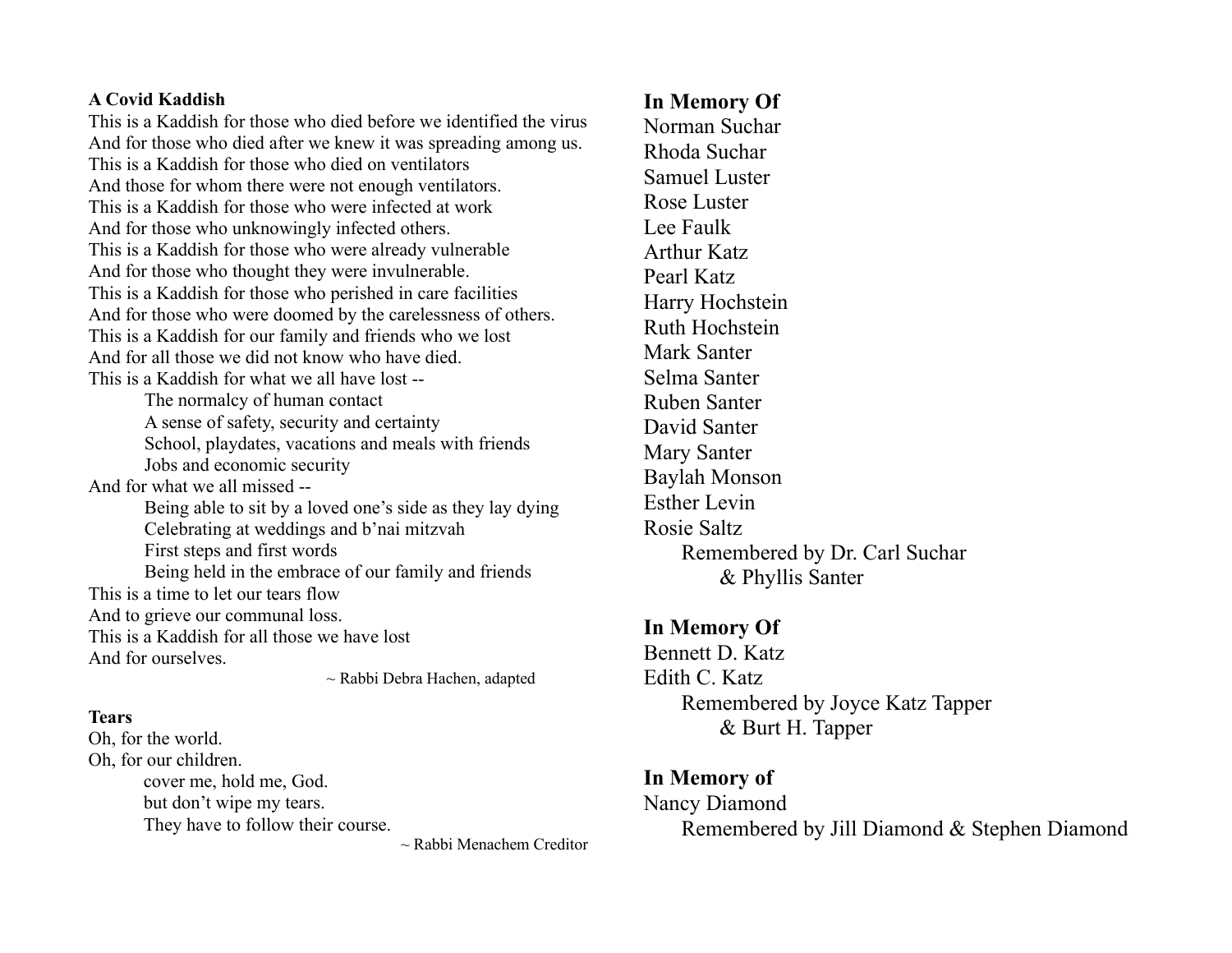#### **In Memory Of**

Sylvia Levine Harry Levine Belle Wolfe Jack Wolfe Florence Hauer Herbert Hauer Jeff Hauer Sophie Goldberg Samuel Goldberg Joseph Friedland Alberta Friedland Leora Perrish Remembered by Heather Wolfe, Dan Friedland & Jordan Friedland

## **In Memory Of**

Bennett & Edith Katz Jack Newman Albert Sheer Max & Charlotte Colmes Frances Katz Sarah Aronstein Lynette Miller Scott Corwin Marty & Loretta Corwin Hal Weisberger Remembered by Birdie Newman Katz

#### **Psalm 23**

מִזְמוֹר לְדַוְד יְהוַה רֹעִי לֹא אֵחְסַר : בִּנְאוֹת דֵּשֶׁא ַיַרְבִּיצֶנִי עַל־מֵי מִנְחוֹת יְנַהֲלֵנִי: נַפְשִׁי יִשׁוֹבֵב יַנְחֵנִי בְמַעְגְּלֵי־צֶדֶק לְמַעַן שְׁמוֹ : גַּם כִּי־אֵלֵדְ בְּגֵיא צַלְמָוֶת לֹא־אִירָא רַע כִּי־אַתָּה עִמַּדִי שִׁבְטְדָ וּמִשְׁעַנְתֵּדְ הֵמֵּה יְנַחֲמֻנִי: תַּעֲרֹךְ לְפָנַי שֵׁלְחָן נֶגֶד צֹרְרָי דִּשַּׁנִתָּ בַשֵּׁמֵן ֿרֹאשִׁי כּוֹסִי רְוָיָה : אַךְּ טוֹב וָחֵסֶד יִרְדְּפוּנִי כָּל־יִמֵי חַיָּי וְשַׁבְתִּי בַּבֵית־יִה<u>ו</u>ֹה לְאֹרֶךְ יַמִים

A psalm of David. Adonai is my shepherd; I shall not want. You make me lie down in green pastures; You lead me beside still waters. You restore my soul. You lead me on the right paths for the sake of Your name. Though I walk through a valley of the shadow of death, I shall fear no evil, for You are with me; Your rod and Your staff -- they comfort me. You have set a table for me in the presence of my enemies; You anoint my head with oil; my cup overflows. Surely goodness and mercy shall follow me all the days of my life, and I shall dwell in the house of God forever.

When I die give what's let of me away to children and old men that wait to die. And if you need to cry, Cry for your brother or sister walking the street beside you And when you need me put your arms around anyone And give them what you need to give me.

I want to leave you something, Something better than words or sounds. Look for me in the people I've known or loved And if you cannot give me away,

At least let me live in your eyes and not on your mind. You can love me most by letting hands touch hands, and by letting go of children that need to be free. Love doesn't die, people do. So when all that's left of me is love give me away.  $\sim$  Merrit Malloy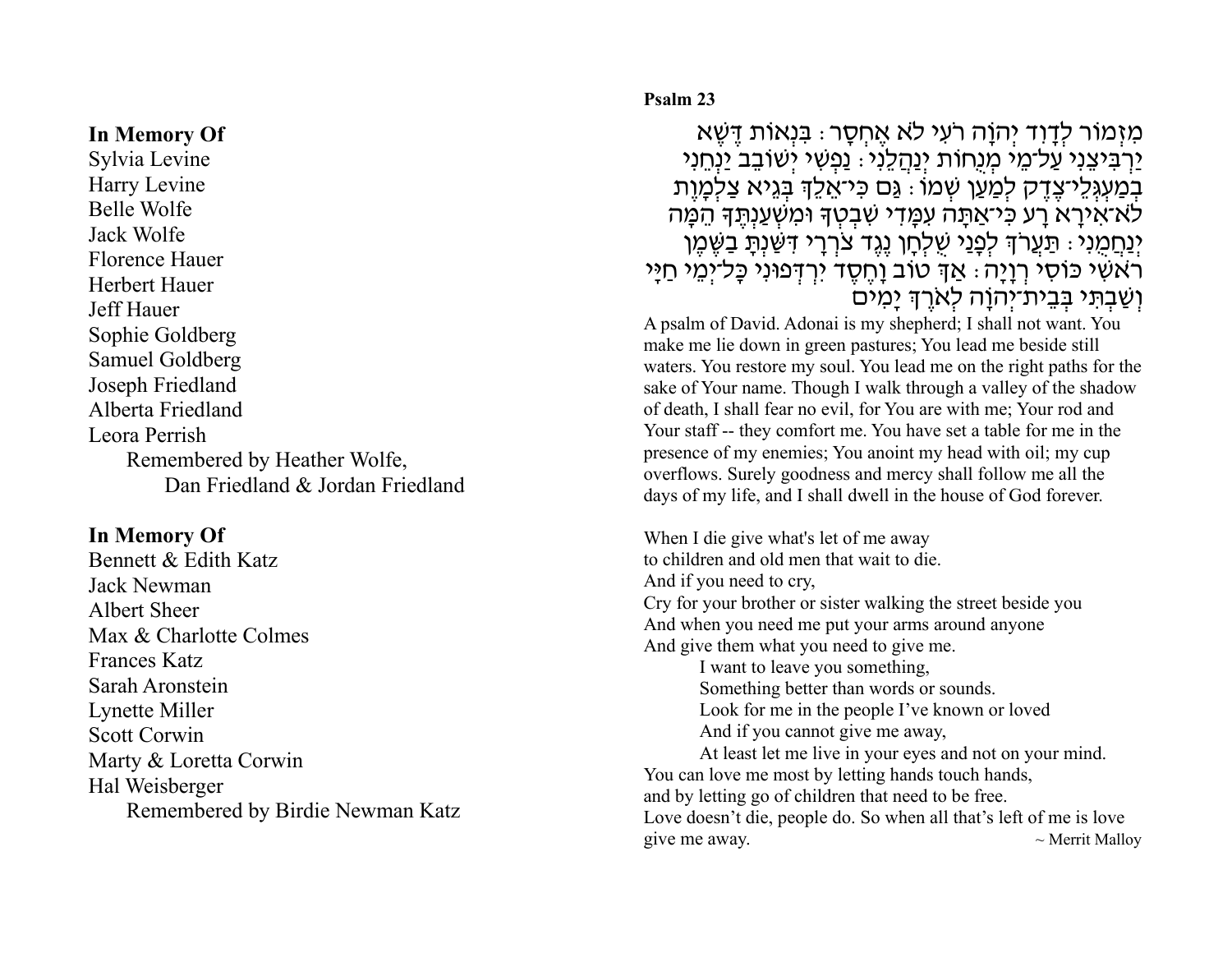**Silent Remembrances**

**For a male**

יִזְכַּר אֱלֹהִים נִשְׁמַת אָבִי / זְקֵנִי / אָחִי / בְּנִי / בַּעְלִי / דּוֹדִי / יַקִּרִי (פלוני בן פלוני) שֶׁהַלַד לְעוֹלָמוֹ : אֲנָא תְּהֶא נַפְשׁוֹ צְרוּרָה בִּצְרוֹרהַ ּ-מִיּים,וּתְהִי מְנוּחָתוֹ כָּבוּד: שִׁבַּע שִׂמְחוֹת אֶת פָּנֵיךָ נְעָימוֹת בִּימִינְךָ נֵצַח. אֲמֵן

May God remember the soul of my father  $/my$  grandfather  $/my$ brother / my son / my husband / my uncle / my loved one (Hebrew or English name) who has gone to his place of eternal rest. Please let his soul be bound up with the living in the continuum of life, and grant him abundant joy in Your presence. May the beauty of his life shine for evermore, and may my life always bring honor to his memory, Amen.

#### **For a female**

יִזְכַּר אֱלֹהִים נִשְׁמַת אִמִּי / זְקֶנְתִּי / אֲחוֹתִי / בִּתִּי / אִשְׁתִּי / דּוֹדָתי / יַקְרִי (פלונית בת פלוני) ְשֶׁהַלְכָה לְעוֹלָמָהּ : אֲנָא תְּהֶא נַפְשָׁהּ צְרוּרָה ַבִּצְרוֹר הַחַיּים,וּתְהִי מִנוּחַתַּהּ כָּבוּד : שֹבַע שְׂמַחוֹת אֶת-פַּנֵיךָ נְעָימוֹת בִּימִינְךָ נֵצַח. אֲמֵן. May God remember the soul of my mother / my grandmother / my sister / my daughter / my wife / my aunt / my loved one (Hebrew or English name) who has gone to his place of eternal rest. Please let her soul be bound up with the living in the continuum of life, and grant her abundant joy in Your presence. May the beauty of her life shine for evermore, and may my life always bring honor to her memory, Amen.

## **In Memory Of**

Beverly Drickey Dorothy Drickey Jack Drickey Frederick Lyons Dorothy Spalding John Davis Spalding Shawn Walker Harvey Prohow Debbie Hebert Remembered by Mike & Sarah Drickey

## **In Memory Of**

David Goldman Shirlie Goldman Merry Hermans Remembered by Richard Goldman, Linda Hermans, Rachel Goldman, Ben Goldman & Wendy Goldman

## **In Memory Of**

Pauline Bley Else Schmidt Sue Bley Robert Bley Ernest Searle, Jr. Lauraine Goodrich Danny Searle-Shrader Kent Katz Remembered by Jerry, Emily, Leah & Amy Bley